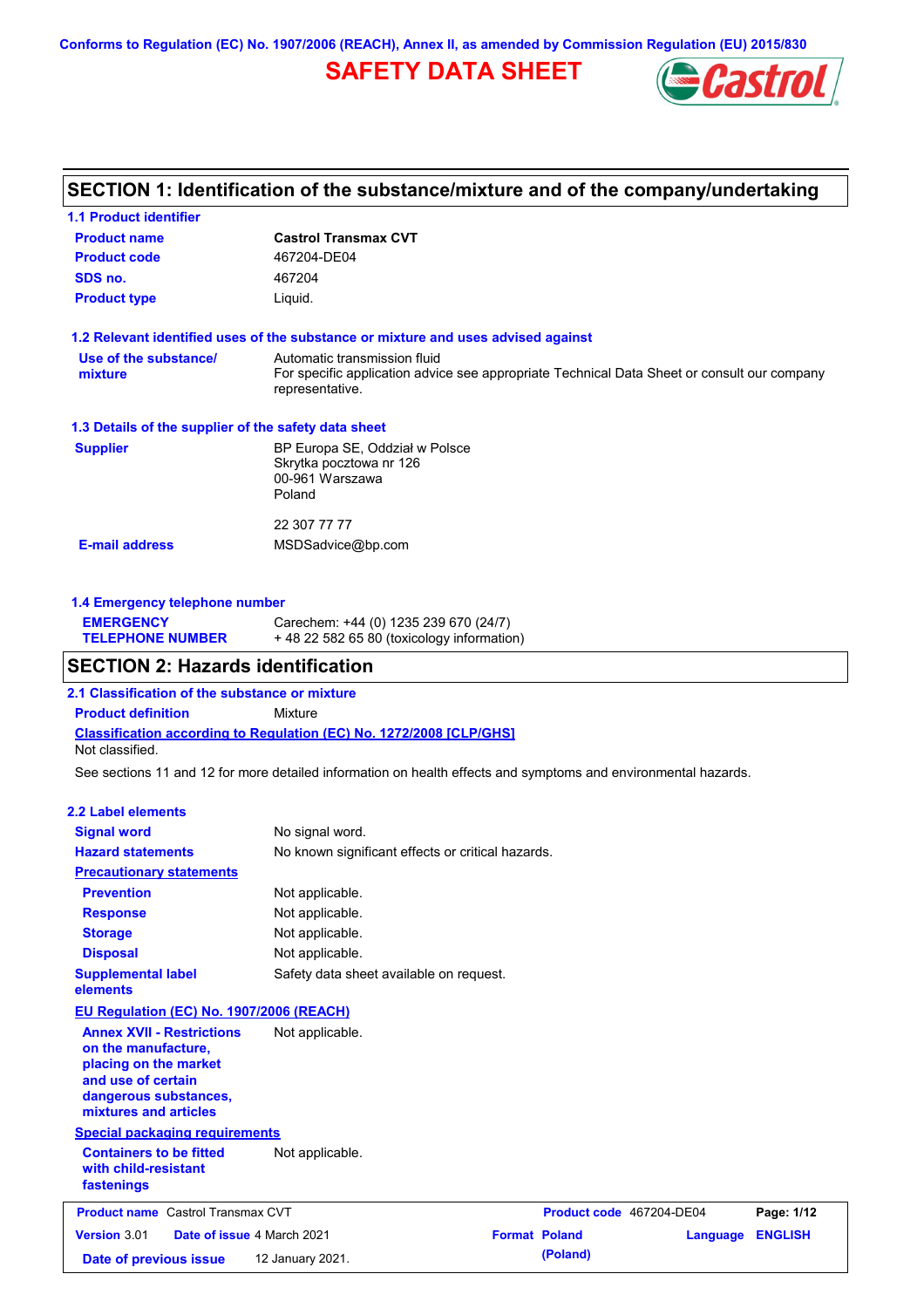### **SECTION 2: Hazards identification**

**Other hazards which do not result in classification** Defatting to the skin. **Tactile warning of danger** Not applicable. **2.3 Other hazards Results of PBT and vPvB assessment** Product does not meet the criteria for PBT or vPvB according to Regulation (EC) No. 1907/2006, Annex XIII. **Product meets the criteria for PBT or vPvB according to Regulation (EC) No. 1907/2006, Annex XIII** This mixture does not contain any substances that are assessed to be a PBT or a vPvB.

### **SECTION 3: Composition/information on ingredients**

|  | <u>IALAIIAII AI AA</u> |  |
|--|------------------------|--|
|  | <b>3.2 Mixtures</b>    |  |

Highly refined base oil (IP 346 DMSO extract < 3%). Proprietary performance additives. Mixture **Product definition**

| <b>Product/ingredient</b><br>name                                                                                                                                                                                                                                       | <b>Identifiers</b>                                                                             | $\frac{9}{6}$ | <b>Regulation (EC) No.</b><br>1272/2008 [CLP] | <b>Type</b> |
|-------------------------------------------------------------------------------------------------------------------------------------------------------------------------------------------------------------------------------------------------------------------------|------------------------------------------------------------------------------------------------|---------------|-----------------------------------------------|-------------|
| Distillates (petroleum), hydrotreated<br>light paraffinic                                                                                                                                                                                                               | REACH #: 01-2119487077-29 ≥25 - ≤50<br>EC: 265-158-7<br>CAS: 64742-55-8<br>Index: 649-468-00-3 |               | Asp. Tox. 1, H304                             | [1] [2]     |
| Distillates (petroleum), hydrotreated<br>heavy paraffinic                                                                                                                                                                                                               | REACH #: 01-2119484627-25<br>EC: 265-157-1<br>CAS: 64742-54-7<br>Index: 649-467-00-8           | $≥25 - ≤50$   | Not classified.                               | $[2]$       |
| 2-Propenoic acid, 2-methyl-, butyl<br>ester, polymer with N-[3-<br>(dimethylamino)propyl]-2-methyl-<br>2-propenamide, dodecyl 2-methyl-<br>2-propenoate, eicosyl 2-methyl-<br>2-propenoate, hexadecyl 2-methyl-<br>2-propenoate and octadecyl 2-methyl-<br>2-propenoate | CAS: 176487-46-0                                                                               | < 10          | Eye Irrit. 2, H319                            | $[1]$       |
| Lubricating oils (petroleum), C15-30,<br>hydrotreated neutral oil-based                                                                                                                                                                                                 | REACH #: 01-2119474878-16 ≤3<br>EC: 276-737-9<br>CAS: 72623-86-0<br>Index: 649-482-00-X        |               | Asp. Tox. 1, H304                             | [1] [2]     |
| Distillates (petroleum), hydrotreated<br>light paraffinic                                                                                                                                                                                                               | REACH #: 01-2119487077-29<br>EC: 265-158-7<br>CAS: 64742-55-8<br>Index: 649-468-00-3           | -≤3           | Not classified.                               | $[2]$       |

**See Section 16 for the full text of the H statements declared above.**

#### **Type**

[1] Substance classified with a health or environmental hazard

[2] Substance with a workplace exposure limit

[3] Substance meets the criteria for PBT according to Regulation (EC) No. 1907/2006, Annex XIII

[4] Substance meets the criteria for vPvB according to Regulation (EC) No. 1907/2006, Annex XIII

[5] Substance of equivalent concern

[6] Additional disclosure due to company policy

Occupational exposure limits, if available, are listed in Section 8.

### **SECTION 4: First aid measures**

#### **4.1 Description of first aid measures**

| <b>Eye contact</b>  | In case of contact, immediately flush eyes with plenty of water for at least 15 minutes. Eyelids<br>should be held away from the eyeball to ensure thorough rinsing. Check for and remove any<br>contact lenses. Get medical attention. |
|---------------------|-----------------------------------------------------------------------------------------------------------------------------------------------------------------------------------------------------------------------------------------|
| <b>Skin contact</b> | Wash skin thoroughly with soap and water or use recognised skin cleanser. Remove<br>contaminated clothing and shoes. Wash clothing before reuse. Clean shoes thoroughly before<br>reuse. Get medical attention if irritation develops.  |

| <b>Product name</b> Castrol Transmax CVT |  | <b>Product code</b> 467204-DE04   |  | Page: 2/12           |                  |  |
|------------------------------------------|--|-----------------------------------|--|----------------------|------------------|--|
| <b>Version 3.01</b>                      |  | <b>Date of issue 4 March 2021</b> |  | <b>Format Poland</b> | Language ENGLISH |  |
| Date of previous issue                   |  | 12 January 2021.                  |  | (Poland)             |                  |  |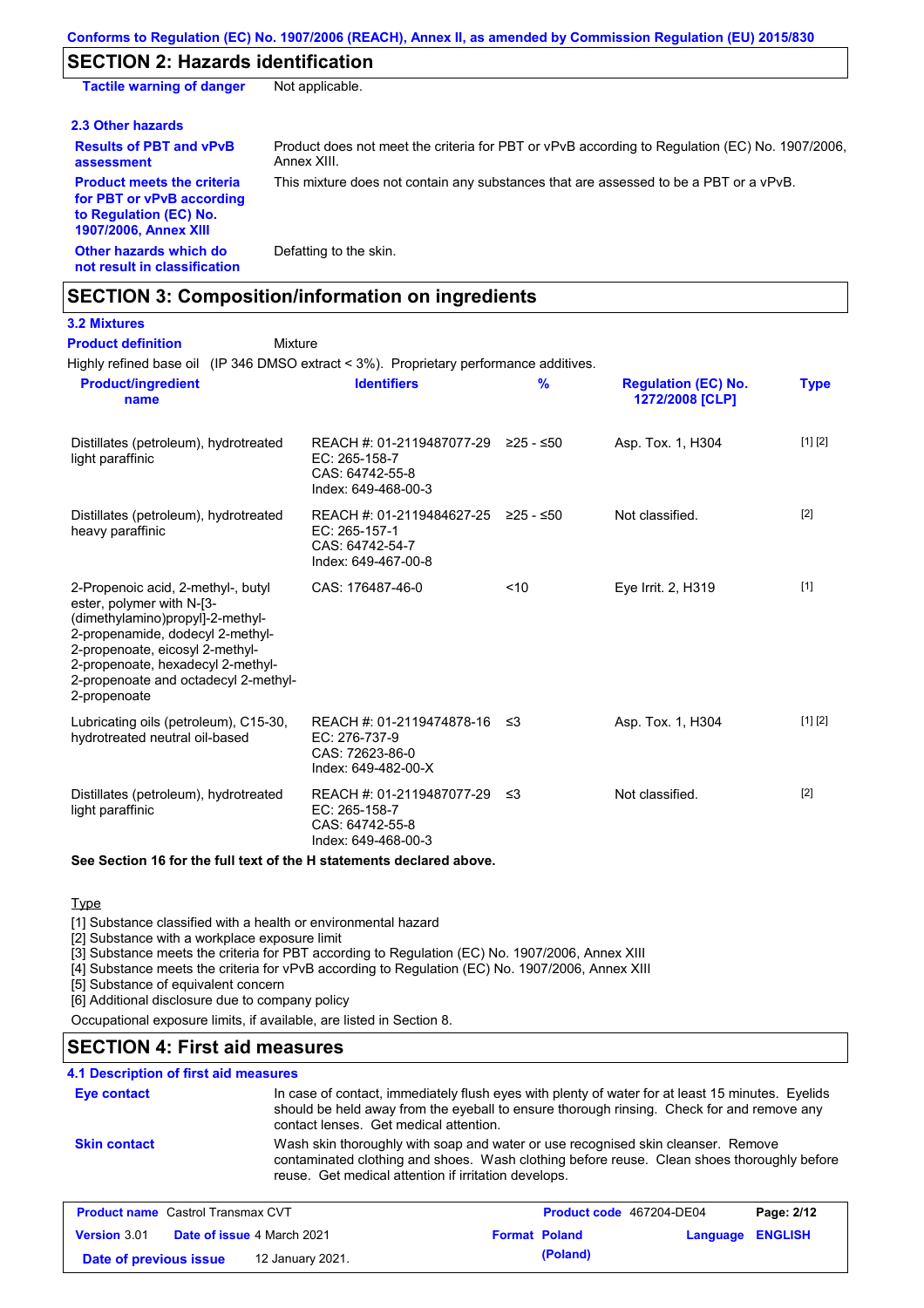### **SECTION 4: First aid measures**

| <b>Inhalation</b>                 | If inhaled, remove to fresh air. In case of inhalation of decomposition products in a fire,<br>symptoms may be delayed. The exposed person may need to be kept under medical<br>surveillance for 48 hours. Get medical attention if symptoms occur. |
|-----------------------------------|-----------------------------------------------------------------------------------------------------------------------------------------------------------------------------------------------------------------------------------------------------|
| <b>Ingestion</b>                  | Do not induce vomiting unless directed to do so by medical personnel. Get medical attention if<br>symptoms occur.                                                                                                                                   |
| <b>Protection of first-aiders</b> | No action shall be taken involving any personal risk or without suitable training. It may be<br>dangerous to the person providing aid to give mouth-to-mouth resuscitation.                                                                         |

#### **4.2 Most important symptoms and effects, both acute and delayed**

See Section 11 for more detailed information on health effects and symptoms. **Potential acute health effects Inhalation** Exposure to decomposition products may cause a health hazard. Serious effects may be delayed following exposure. **Ingestion** No known significant effects or critical hazards. **Skin contact** Defatting to the skin. May cause skin dryness and irritation. **Eye contact** No known significant effects or critical hazards. **Delayed and immediate effects as well as chronic effects from short and long-term exposure Inhalation Ingestion Skin contact Eye contact** Overexposure to the inhalation of airborne droplets or aerosols may cause irritation of the respiratory tract. Ingestion of large quantities may cause nausea and diarrhoea. Prolonged or repeated contact can defat the skin and lead to irritation and/or dermatitis. Potential risk of transient stinging or redness if accidental eye contact occurs.

#### **4.3 Indication of any immediate medical attention and special treatment needed**

| Notes to physician | Treatment should in general be symptomatic and directed to relieving any effects.   |
|--------------------|-------------------------------------------------------------------------------------|
|                    | In case of inhalation of decomposition products in a fire, symptoms may be delayed. |
|                    | The exposed person may need to be kept under medical surveillance for 48 hours.     |

### **SECTION 5: Firefighting measures**

| 5.1 Extinguishing media                                                                                                                                                                                  |                                                                                                                                                                                                                                                                                                                                                                   |
|----------------------------------------------------------------------------------------------------------------------------------------------------------------------------------------------------------|-------------------------------------------------------------------------------------------------------------------------------------------------------------------------------------------------------------------------------------------------------------------------------------------------------------------------------------------------------------------|
| <b>Suitable extinguishing</b><br>media                                                                                                                                                                   | In case of fire, use foam, dry chemical or carbon dioxide extinguisher or spray.                                                                                                                                                                                                                                                                                  |
| <b>Unsuitable extinguishing</b><br>media                                                                                                                                                                 | Do not use water jet. The use of a water jet may cause the fire to spread by splashing the<br>burning product.                                                                                                                                                                                                                                                    |
| 5.2 Special hazards arising from the substance or mixture                                                                                                                                                |                                                                                                                                                                                                                                                                                                                                                                   |
| <b>Hazards from the</b><br>substance or mixture                                                                                                                                                          | In a fire or if heated, a pressure increase will occur and the container may burst.                                                                                                                                                                                                                                                                               |
| <b>Hazardous combustion</b><br>Combustion products may include the following:<br>carbon oxides (CO, CO <sub>2</sub> ) (carbon monoxide, carbon dioxide)<br>products<br>nitrogen oxides (NO, $NQ_2$ etc.) |                                                                                                                                                                                                                                                                                                                                                                   |
| 5.3 Advice for firefighters                                                                                                                                                                              |                                                                                                                                                                                                                                                                                                                                                                   |
| <b>Special precautions for</b><br>fire-fighters                                                                                                                                                          | No action shall be taken involving any personal risk or without suitable training. Promptly<br>isolate the scene by removing all persons from the vicinity of the incident if there is a fire.                                                                                                                                                                    |
| <b>Special protective</b><br>equipment for fire-fighters                                                                                                                                                 | Fire-fighters should wear appropriate protective equipment and self-contained breathing<br>apparatus (SCBA) with a full face-piece operated in positive pressure mode. Clothing for fire-<br>fighters (including helmets, protective boots and gloves) conforming to European standard EN<br>469 will provide a basic level of protection for chemical incidents. |

### **SECTION 6: Accidental release measures**

|                                | 6.1 Personal precautions, protective equipment and emergency procedures                                                                                                                                                                                                                                                                                                              |
|--------------------------------|--------------------------------------------------------------------------------------------------------------------------------------------------------------------------------------------------------------------------------------------------------------------------------------------------------------------------------------------------------------------------------------|
| For non-emergency<br>personnel | No action shall be taken involving any personal risk or without suitable training. Evacuate<br>surrounding areas. Keep unnecessary and unprotected personnel from entering. Do not touch<br>or walk through spilt material. Floors may be slippery; use care to avoid falling. Put on<br>appropriate personal protective equipment.                                                  |
| For emergency responders       | Entry into a confined space or poorly ventilated area contaminated with vapour, mist or fume is<br>extremely hazardous without the correct respiratory protective equipment and a safe system of<br>work. Wear self-contained breathing apparatus. Wear a suitable chemical protective suit.<br>Chemical resistant boots. See also the information in "For non-emergency personnel". |

| <b>Product name</b> Castrol Transmax CVT |  |                                   | <b>Product code</b> 467204-DE04 | Page: 3/12           |                  |  |
|------------------------------------------|--|-----------------------------------|---------------------------------|----------------------|------------------|--|
| <b>Version 3.01</b>                      |  | <b>Date of issue 4 March 2021</b> |                                 | <b>Format Poland</b> | Language ENGLISH |  |
| Date of previous issue                   |  | 12 January 2021.                  |                                 | (Poland)             |                  |  |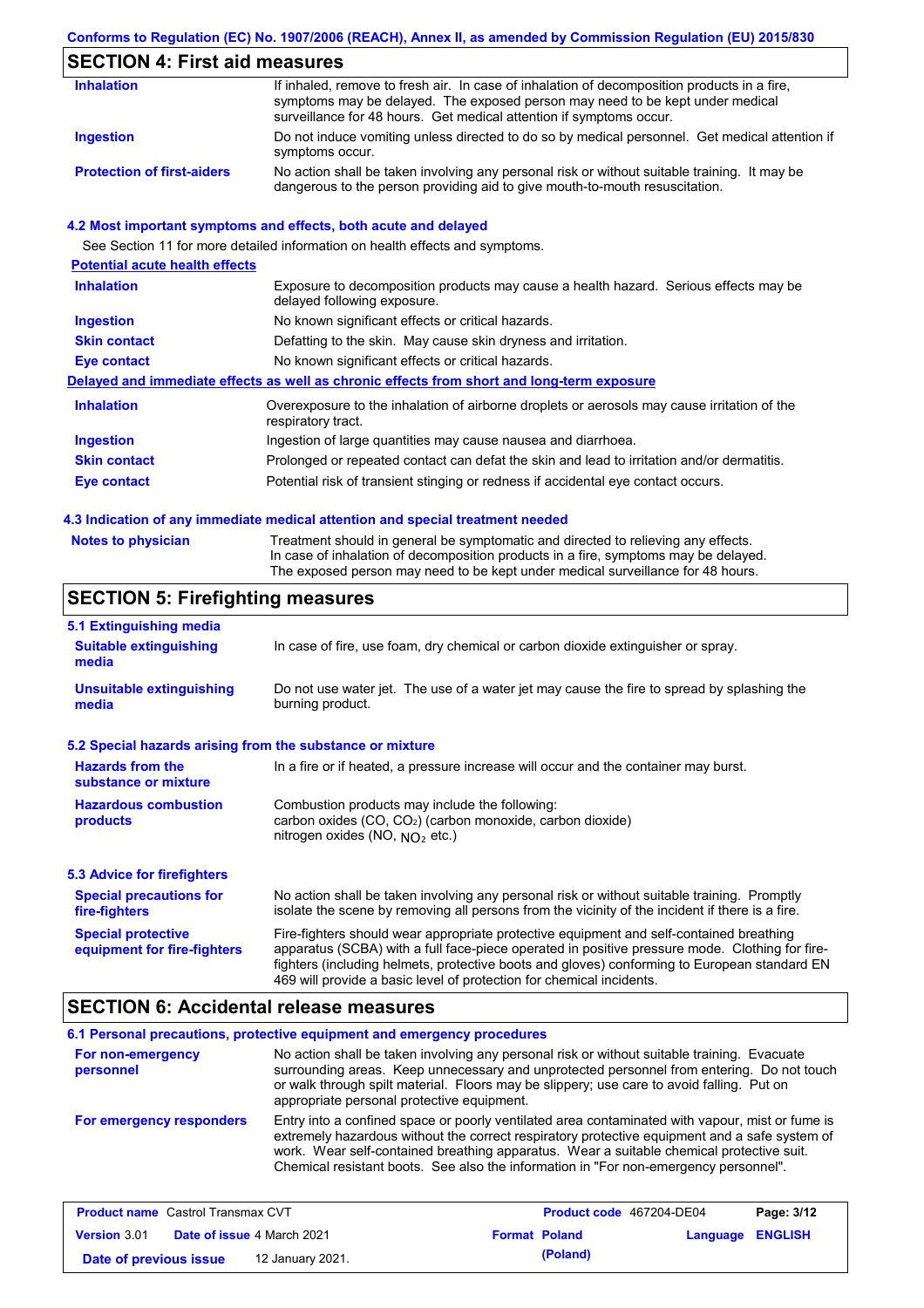## **SECTION 6: Accidental release measures**

| <b>6.2 Environmental</b><br><b>precautions</b> | Avoid dispersal of spilt material and runoff and contact with soil, waterways, drains and sewers.<br>Inform the relevant authorities if the product has caused environmental pollution (sewers,<br>waterways, soil or air).                                                                                                                                                                    |  |  |
|------------------------------------------------|------------------------------------------------------------------------------------------------------------------------------------------------------------------------------------------------------------------------------------------------------------------------------------------------------------------------------------------------------------------------------------------------|--|--|
|                                                | 6.3 Methods and material for containment and cleaning up                                                                                                                                                                                                                                                                                                                                       |  |  |
| <b>Small spill</b>                             | Stop leak if without risk. Move containers from spill area. Absorb with an inert material and<br>place in an appropriate waste disposal container. Dispose of via a licensed waste disposal<br>contractor.                                                                                                                                                                                     |  |  |
| Large spill                                    | Stop leak if without risk. Move containers from spill area. Prevent entry into sewers, water<br>courses, basements or confined areas. Contain and collect spillage with non-combustible,<br>absorbent material e.g. sand, earth, vermiculite or diatomaceous earth and place in container<br>for disposal according to local regulations. Dispose of via a licensed waste disposal contractor. |  |  |
| 6.4 Reference to other<br><b>sections</b>      | See Section 1 for emergency contact information.<br>See Section 5 for firefighting measures.<br>See Section 8 for information on appropriate personal protective equipment.<br>See Section 12 for environmental precautions.<br>See Section 13 for additional waste treatment information.                                                                                                     |  |  |

### **SECTION 7: Handling and storage**

| 7.1 Precautions for safe handling                                                    |                                                                                                                                                                                                                                                                                                                                                                                                                                                                                          |
|--------------------------------------------------------------------------------------|------------------------------------------------------------------------------------------------------------------------------------------------------------------------------------------------------------------------------------------------------------------------------------------------------------------------------------------------------------------------------------------------------------------------------------------------------------------------------------------|
| <b>Protective measures</b>                                                           | Put on appropriate personal protective equipment.                                                                                                                                                                                                                                                                                                                                                                                                                                        |
| <b>Advice on general</b><br>occupational hygiene                                     | Eating, drinking and smoking should be prohibited in areas where this material is handled,<br>stored and processed. Wash thoroughly after handling. Remove contaminated clothing and<br>protective equipment before entering eating areas. See also Section 8 for additional<br>information on hygiene measures.                                                                                                                                                                         |
| <b>7.2 Conditions for safe</b><br>storage, including any<br><i>incompatibilities</i> | Store in accordance with local regulations. Store in a dry, cool and well-ventilated area, away<br>from incompatible materials (see Section 10). Keep away from heat and direct sunlight. Keep<br>container tightly closed and sealed until ready for use. Containers that have been opened must<br>be carefully resealed and kept upright to prevent leakage. Store and use only in equipment/<br>containers designed for use with this product. Do not store in unlabelled containers. |
| <b>Not suitable</b>                                                                  | Prolonged exposure to elevated temperature.                                                                                                                                                                                                                                                                                                                                                                                                                                              |
| 7.3 Specific end use(s)                                                              |                                                                                                                                                                                                                                                                                                                                                                                                                                                                                          |

**Recommendations**

See section 1.2 and Exposure scenarios in annex, if applicable.

### **SECTION 8: Exposure controls/personal protection**

**Date of previous issue (Poland)** 12 January 2021.

#### **8.1 Control parameters**

| <b>Occupational exposure limits</b> |
|-------------------------------------|
|-------------------------------------|

| <b>Product/ingredient name</b>                                          | <b>Exposure limit values</b>                                                                                                                                                                                                                                                                                                    |  |  |  |
|-------------------------------------------------------------------------|---------------------------------------------------------------------------------------------------------------------------------------------------------------------------------------------------------------------------------------------------------------------------------------------------------------------------------|--|--|--|
| Distillates (petroleum), hydrotreated light paraffinic                  | Minister of Family, Labor and Social Policy of June 12, 2018 on the<br>maximum allowable concentrations and intensities of factors<br>harmful to health in the work environment (Journal of Laws 2018,<br>item 1286, as amended) (Poland).<br>TWA: 5 mg/m <sup>3</sup> 8 hours. Issued/Revised: 8/2018 Form: Inhalable fraction |  |  |  |
| Distillates (petroleum), hydrotreated heavy paraffinic                  | Minister of Family, Labor and Social Policy of June 12, 2018 on the<br>maximum allowable concentrations and intensities of factors<br>harmful to health in the work environment (Journal of Laws 2018,<br>item 1286, as amended) (Poland).<br>TWA: 5 mg/m <sup>3</sup> 8 hours. Issued/Revised: 8/2018 Form: Inhalable fraction |  |  |  |
| Lubricating oils (petroleum), C15-30, hydrotreated<br>neutral oil-based | Minister of Family, Labor and Social Policy of June 12, 2018 on the<br>maximum allowable concentrations and intensities of factors<br>harmful to health in the work environment (Journal of Laws 2018,<br>item 1286, as amended) (Poland).<br>TWA: 5 mg/m <sup>3</sup> 8 hours. Issued/Revised: 8/2018 Form: Inhalable fraction |  |  |  |
| Distillates (petroleum), hydrotreated light paraffinic                  | Minister of Family, Labor and Social Policy of June 12, 2018 on the<br>maximum allowable concentrations and intensities of factors<br>harmful to health in the work environment (Journal of Laws 2018,<br>item 1286, as amended) (Poland).<br>TWA: 5 mg/m <sup>3</sup> 8 hours. Issued/Revised: 8/2018 Form: Inhalable fraction |  |  |  |
| <b>Product name</b> Castrol Transmax CVT                                | Page: 4/12<br>Product code 467204-DE04                                                                                                                                                                                                                                                                                          |  |  |  |
| Version 3.01<br>Date of issue 4 March 2021                              | <b>Format Poland</b><br><b>ENGLISH</b><br>Language                                                                                                                                                                                                                                                                              |  |  |  |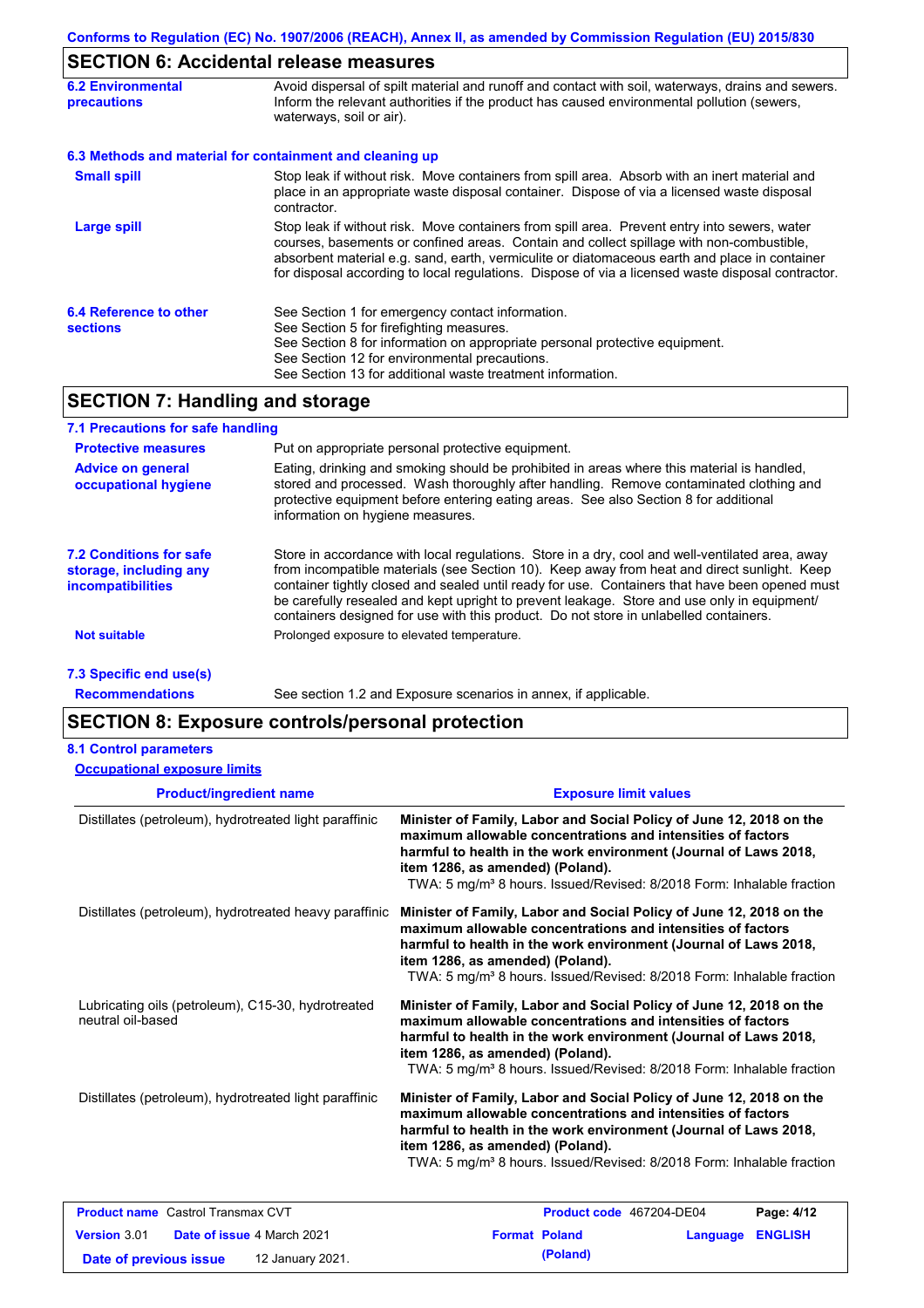## **SECTION 8: Exposure controls/personal protection**

Whilst specific OELs for certain components may be shown in this section, other components may be present in any mist, vapour or dust produced. Therefore, the specific OELs may not be applicable to the product as a whole and are provided for guidance only.

| 90000000000000<br><b>Recommended monitoring</b><br>procedures  | If this product contains ingredients with exposure limits, personal, workplace atmosphere or<br>biological monitoring may be required to determine the effectiveness of the ventilation or other<br>control measures and/or the necessity to use respiratory protective equipment. Reference<br>should be made to monitoring standards, such as the following: European Standard EN 689<br>(Workplace atmospheres - Guidance for the assessment of exposure by inhalation to chemical<br>agents for comparison with limit values and measurement strategy) European Standard EN<br>14042 (Workplace atmospheres - Guide for the application and use of procedures for the<br>assessment of exposure to chemical and biological agents) European Standard EN 482<br>(Workplace atmospheres - General requirements for the performance of procedures for the<br>measurement of chemical agents) Reference to national guidance documents for methods for<br>the determination of hazardous substances will also be required. |  |
|----------------------------------------------------------------|----------------------------------------------------------------------------------------------------------------------------------------------------------------------------------------------------------------------------------------------------------------------------------------------------------------------------------------------------------------------------------------------------------------------------------------------------------------------------------------------------------------------------------------------------------------------------------------------------------------------------------------------------------------------------------------------------------------------------------------------------------------------------------------------------------------------------------------------------------------------------------------------------------------------------------------------------------------------------------------------------------------------------|--|
| <b>Derived No Effect Level</b><br>No DNELs/DMELs available.    |                                                                                                                                                                                                                                                                                                                                                                                                                                                                                                                                                                                                                                                                                                                                                                                                                                                                                                                                                                                                                            |  |
|                                                                |                                                                                                                                                                                                                                                                                                                                                                                                                                                                                                                                                                                                                                                                                                                                                                                                                                                                                                                                                                                                                            |  |
| <b>Predicted No Effect Concentration</b><br>No PNECs available |                                                                                                                                                                                                                                                                                                                                                                                                                                                                                                                                                                                                                                                                                                                                                                                                                                                                                                                                                                                                                            |  |
| <b>8.2 Exposure controls</b>                                   |                                                                                                                                                                                                                                                                                                                                                                                                                                                                                                                                                                                                                                                                                                                                                                                                                                                                                                                                                                                                                            |  |
| <b>Appropriate engineering</b><br><b>controls</b>              | Provide exhaust ventilation or other engineering controls to keep the relevant airborne<br>concentrations below their respective occupational exposure limits.<br>All activities involving chemicals should be assessed for their risks to health, to ensure<br>exposures are adequately controlled. Personal protective equipment should only be considered<br>after other forms of control measures (e.g. engineering controls) have been suitably evaluated.<br>Personal protective equipment should conform to appropriate standards, be suitable for use, be<br>kept in good condition and properly maintained.<br>Your supplier of personal protective equipment should be consulted for advice on selection and<br>appropriate standards. For further information contact your national organisation for standards.<br>The final choice of protective equipment will depend upon a risk assessment. It is important to<br>ensure that all items of personal protective equipment are compatible.                    |  |
| <b>Individual protection measures</b>                          |                                                                                                                                                                                                                                                                                                                                                                                                                                                                                                                                                                                                                                                                                                                                                                                                                                                                                                                                                                                                                            |  |
| <b>Hygiene measures</b>                                        | Wash hands, forearms and face thoroughly after handling chemical products, before eating,<br>smoking and using the lavatory and at the end of the working period. Ensure that eyewash<br>stations and safety showers are close to the workstation location.                                                                                                                                                                                                                                                                                                                                                                                                                                                                                                                                                                                                                                                                                                                                                                |  |
| <b>Respiratory protection</b>                                  | In case of insufficient ventilation, wear suitable respiratory equipment.<br>The correct choice of respiratory protection depends upon the chemicals being handled, the<br>conditions of work and use, and the condition of the respiratory equipment. Safety procedures<br>should be developed for each intended application. Respiratory protection equipment should<br>therefore be chosen in consultation with the supplier/manufacturer and with a full assessment<br>of the working conditions.                                                                                                                                                                                                                                                                                                                                                                                                                                                                                                                      |  |
| <b>Eye/face protection</b>                                     | Safety glasses with side shields.                                                                                                                                                                                                                                                                                                                                                                                                                                                                                                                                                                                                                                                                                                                                                                                                                                                                                                                                                                                          |  |
| <b>Skin protection</b>                                         |                                                                                                                                                                                                                                                                                                                                                                                                                                                                                                                                                                                                                                                                                                                                                                                                                                                                                                                                                                                                                            |  |
| <b>Hand protection</b>                                         | <b>General Information:</b>                                                                                                                                                                                                                                                                                                                                                                                                                                                                                                                                                                                                                                                                                                                                                                                                                                                                                                                                                                                                |  |
|                                                                | Because specific work environments and material handling practices vary, safety procedures<br>should be developed for each intended application. The correct choice of protective gloves<br>depends upon the chemicals being handled, and the conditions of work and use. Most gloves<br>provide protection for only a limited time before they must be discarded and replaced (even the<br>best chemically resistant gloves will break down after repeated chemical exposures).                                                                                                                                                                                                                                                                                                                                                                                                                                                                                                                                           |  |
|                                                                | Gloves should be chosen in consultation with the supplier / manufacturer and taking account of<br>a full assessment of the working conditions.                                                                                                                                                                                                                                                                                                                                                                                                                                                                                                                                                                                                                                                                                                                                                                                                                                                                             |  |
|                                                                | Recommended: Nitrile gloves.<br><b>Breakthrough time:</b>                                                                                                                                                                                                                                                                                                                                                                                                                                                                                                                                                                                                                                                                                                                                                                                                                                                                                                                                                                  |  |
|                                                                | Breakthrough time data are generated by glove manufacturers under laboratory test conditions<br>and represent how long a glove can be expected to provide effective permeation resistance. It<br>is important when following breakthrough time recommendations that actual workplace<br>conditions are taken into account. Always consult with your glove supplier for up-to-date<br>technical information on breakthrough times for the recommended glove type.<br>Our recommendations on the selection of gloves are as follows:                                                                                                                                                                                                                                                                                                                                                                                                                                                                                         |  |
|                                                                | Continuous contact:                                                                                                                                                                                                                                                                                                                                                                                                                                                                                                                                                                                                                                                                                                                                                                                                                                                                                                                                                                                                        |  |
|                                                                | Gloves with a minimum breakthrough time of 240 minutes, or >480 minutes if suitable gloves                                                                                                                                                                                                                                                                                                                                                                                                                                                                                                                                                                                                                                                                                                                                                                                                                                                                                                                                 |  |
| <b>Product name</b> Castrol Transmax CVT                       | Page: 5/12<br><b>Product code</b> 467204-DE04                                                                                                                                                                                                                                                                                                                                                                                                                                                                                                                                                                                                                                                                                                                                                                                                                                                                                                                                                                              |  |

| <b>Product name</b> Castrol Transmax CVT |  | Product code 467204-DE04          |  | Page: 5/12           |                  |  |
|------------------------------------------|--|-----------------------------------|--|----------------------|------------------|--|
| <b>Version 3.01</b>                      |  | <b>Date of issue 4 March 2021</b> |  | <b>Format Poland</b> | Language ENGLISH |  |
| Date of previous issue                   |  | 12 January 2021.                  |  | (Poland)             |                  |  |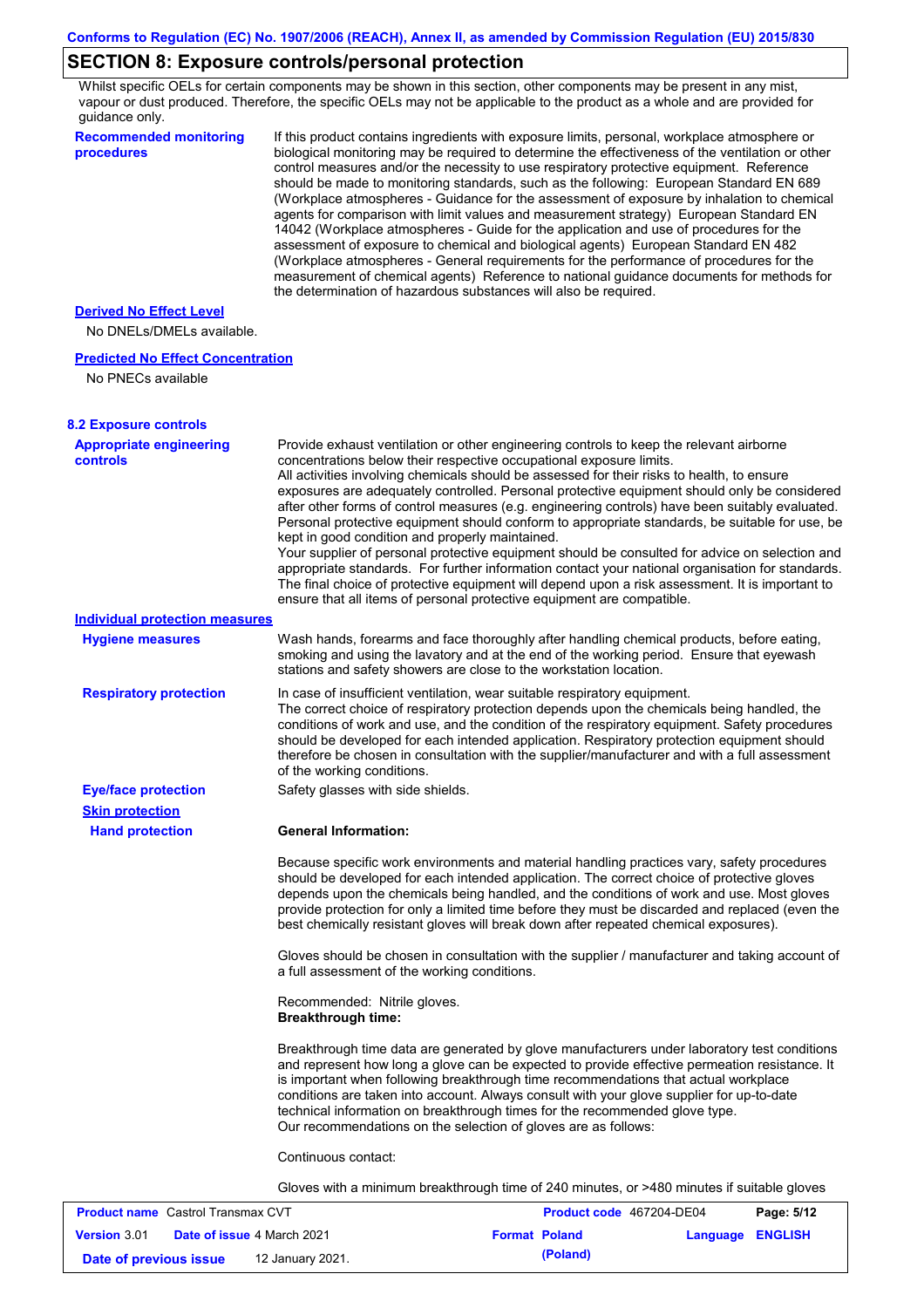## **SECTION 8: Exposure controls/personal protection**

|                                           | can be obtained.<br>If suitable gloves are not available to offer that level of protection, gloves with shorter<br>breakthrough times may be acceptable as long as appropriate glove maintenance and<br>replacement regimes are determined and adhered to.                                                                                                                                                                                                                                                                                                                                                                                                                            |
|-------------------------------------------|---------------------------------------------------------------------------------------------------------------------------------------------------------------------------------------------------------------------------------------------------------------------------------------------------------------------------------------------------------------------------------------------------------------------------------------------------------------------------------------------------------------------------------------------------------------------------------------------------------------------------------------------------------------------------------------|
|                                           | Short-term / splash protection:                                                                                                                                                                                                                                                                                                                                                                                                                                                                                                                                                                                                                                                       |
|                                           | Recommended breakthrough times as above.<br>It is recognised that for short-term, transient exposures, gloves with shorter breakthrough times<br>may commonly be used. Therefore, appropriate maintenance and replacement regimes must<br>be determined and rigorously followed.                                                                                                                                                                                                                                                                                                                                                                                                      |
|                                           | <b>Glove Thickness:</b>                                                                                                                                                                                                                                                                                                                                                                                                                                                                                                                                                                                                                                                               |
|                                           | For general applications, we recommend gloves with a thickness typically greater than 0.35 mm.                                                                                                                                                                                                                                                                                                                                                                                                                                                                                                                                                                                        |
|                                           | It should be emphasised that glove thickness is not necessarily a good predictor of glove<br>resistance to a specific chemical, as the permeation efficiency of the glove will be dependent<br>on the exact composition of the glove material. Therefore, glove selection should also be based<br>on consideration of the task requirements and knowledge of breakthrough times.<br>Glove thickness may also vary depending on the glove manufacturer, the glove type and the<br>glove model. Therefore, the manufacturers' technical data should always be taken into account<br>to ensure selection of the most appropriate glove for the task.                                     |
|                                           | Note: Depending on the activity being conducted, gloves of varying thickness may be required<br>for specific tasks. For example:                                                                                                                                                                                                                                                                                                                                                                                                                                                                                                                                                      |
|                                           | • Thinner gloves (down to 0.1 mm or less) may be required where a high degree of manual<br>dexterity is needed. However, these gloves are only likely to give short duration protection and<br>would normally be just for single use applications, then disposed of.                                                                                                                                                                                                                                                                                                                                                                                                                  |
|                                           | • Thicker gloves (up to 3 mm or more) may be required where there is a mechanical (as well<br>as a chemical) risk i.e. where there is abrasion or puncture potential.                                                                                                                                                                                                                                                                                                                                                                                                                                                                                                                 |
| <b>Skin and body</b>                      | Use of protective clothing is good industrial practice.<br>Personal protective equipment for the body should be selected based on the task being<br>performed and the risks involved and should be approved by a specialist before handling this<br>product.<br>Cotton or polyester/cotton overalls will only provide protection against light superficial<br>contamination that will not soak through to the skin. Overalls should be laundered on a regular<br>basis. When the risk of skin exposure is high (e.g. when cleaning up spillages or if there is a<br>risk of splashing) then chemical resistant aprons and/or impervious chemical suits and boots<br>will be required. |
| <b>Refer to standards:</b>                | Respiratory protection: EN 529<br>Gloves: EN 420, EN 374<br>Eye protection: EN 166<br>Filtering half-mask: EN 149<br>Filtering half-mask with valve: EN 405<br>Half-mask: EN 140 plus filter<br>Full-face mask: EN 136 plus filter<br>Particulate filters: EN 143<br>Gas/combined filters: EN 14387                                                                                                                                                                                                                                                                                                                                                                                   |
| <b>Environmental exposure</b><br>controls | Emissions from ventilation or work process equipment should be checked to ensure they<br>comply with the requirements of environmental protection legislation. In some cases, fume<br>scrubbers, filters or engineering modifications to the process equipment will be necessary to<br>reduce emissions to acceptable levels.                                                                                                                                                                                                                                                                                                                                                         |

#### **SECTION 9: Physical and chemical properties**

| 9.1 Information on basic physical and chemical properties |                                 |         |
|-----------------------------------------------------------|---------------------------------|---------|
| <b>Appearance</b>                                         |                                 |         |
| <b>Physical state</b>                                     | Liguid.                         |         |
| <b>Colour</b>                                             | Red.                            |         |
| <b>Odour</b>                                              | Not available.                  |         |
| <b>Odour threshold</b>                                    | Not available.                  |         |
| рH                                                        | Not applicable.                 |         |
| <b>Melting point/freezing point</b>                       | Not available.                  |         |
|                                                           |                                 |         |
| <b>Product name</b> Castrol Transmay CVT                  | <b>Product code</b> 467204-DE04 | Dano: P |

| <b>Product name</b> Castrol Transmax CVT |  | Product code 467204-DE04          |  | Page: 6/12           |                  |  |
|------------------------------------------|--|-----------------------------------|--|----------------------|------------------|--|
| <b>Version</b> 3.01                      |  | <b>Date of issue 4 March 2021</b> |  | <b>Format Poland</b> | Language ENGLISH |  |
| Date of previous issue                   |  | 12 January 2021.                  |  | (Poland)             |                  |  |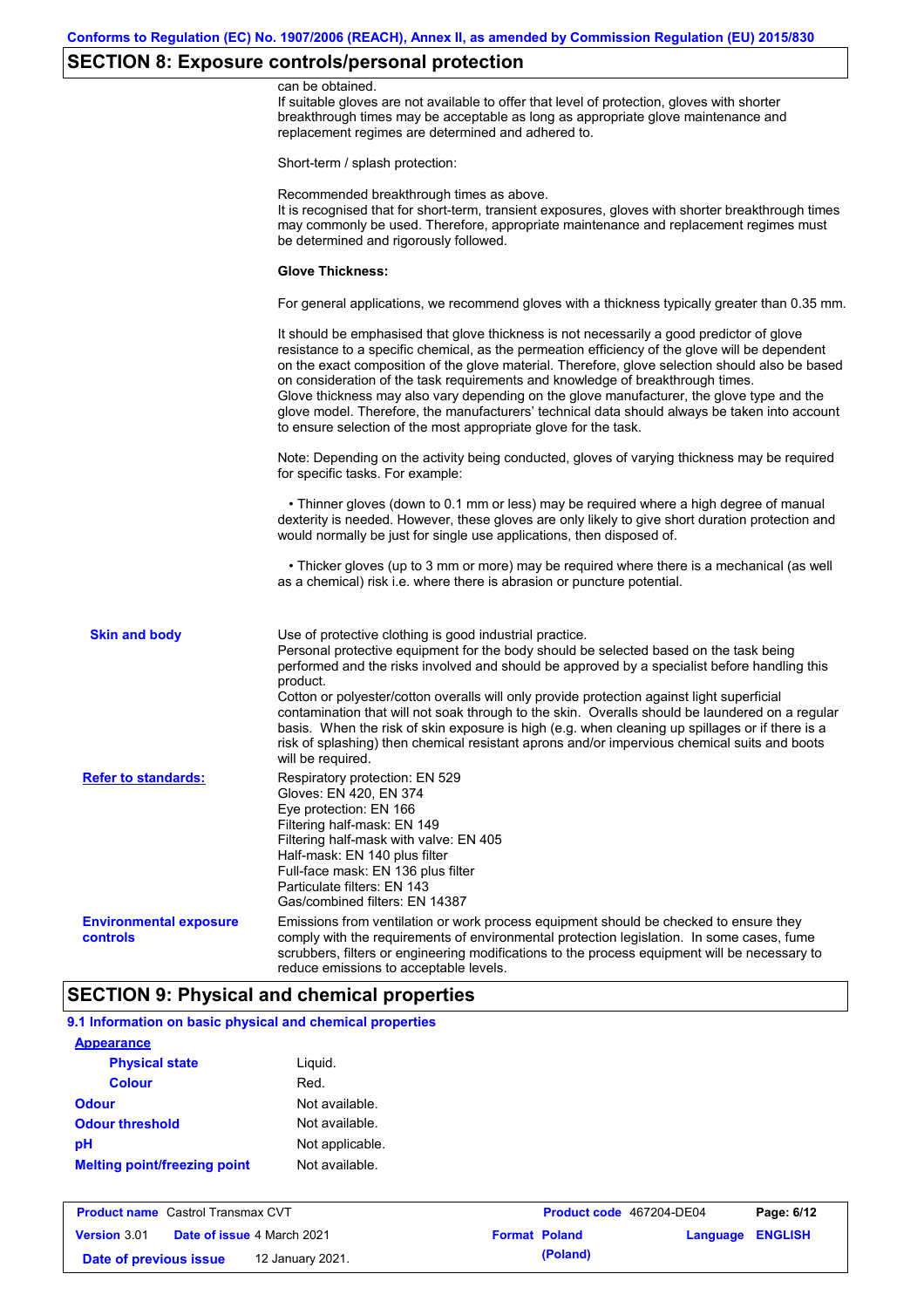# **SECTION 9: Physical and chemical properties**

| Initial boiling point and boiling                      | Not available.                                                                                                                           |
|--------------------------------------------------------|------------------------------------------------------------------------------------------------------------------------------------------|
| range                                                  |                                                                                                                                          |
| <b>Pour point</b>                                      | -45 $^{\circ}$ C                                                                                                                         |
| <b>Flash point</b>                                     | Open cup: >160°C (>320°F) [Cleveland.]                                                                                                   |
| <b>Evaporation rate</b>                                | Not available.                                                                                                                           |
| <b>Flammability (solid, gas)</b>                       | Not available.                                                                                                                           |
| <b>Upper/lower flammability or</b><br>explosive limits | Not available.                                                                                                                           |
| <b>Vapour pressure</b>                                 | Not available.                                                                                                                           |
| <b>Vapour density</b>                                  | Not available.                                                                                                                           |
| <b>Relative density</b>                                | Not available.                                                                                                                           |
| <b>Density</b>                                         | <1000 kg/m <sup>3</sup> (<1 g/cm <sup>3</sup> ) at 15°C                                                                                  |
| <b>Solubility(ies)</b>                                 | insoluble in water.                                                                                                                      |
| <b>Partition coefficient: n-octanol/</b><br>water      | Not available.                                                                                                                           |
| <b>Auto-ignition temperature</b>                       | Not available.                                                                                                                           |
| <b>Decomposition temperature</b>                       | Not available.                                                                                                                           |
| <b>Viscosity</b>                                       | Kinematic: 33.81 mm <sup>2</sup> /s (33.81 cSt) at $40^{\circ}$ C<br>Kinematic: 7.146 mm <sup>2</sup> /s (7.146 cSt) at 100 $^{\circ}$ C |
| <b>Explosive properties</b>                            | Not available.                                                                                                                           |
| <b>Oxidising properties</b>                            | Not available.                                                                                                                           |

#### **9.2 Other information**

No additional information.

### **SECTION 10: Stability and reactivity**

| <b>10.1 Reactivity</b>                            | No specific test data available for this product. Refer to Conditions to avoid and Incompatible<br>materials for additional information.                                |
|---------------------------------------------------|-------------------------------------------------------------------------------------------------------------------------------------------------------------------------|
| <b>10.2 Chemical stability</b>                    | The product is stable.                                                                                                                                                  |
| <b>10.3 Possibility of</b><br>hazardous reactions | Under normal conditions of storage and use, hazardous reactions will not occur.<br>Under normal conditions of storage and use, hazardous polymerisation will not occur. |
| <b>10.4 Conditions to avoid</b>                   | Avoid all possible sources of ignition (spark or flame).                                                                                                                |
| <b>10.5 Incompatible materials</b>                | Reactive or incompatible with the following materials: oxidising materials.                                                                                             |
| <b>10.6 Hazardous</b><br>decomposition products   | Under normal conditions of storage and use, hazardous decomposition products should not be<br>produced.                                                                 |

# **SECTION 11: Toxicological information**

| 11.1 Information on toxicological effects          |                                                                                                                             |
|----------------------------------------------------|-----------------------------------------------------------------------------------------------------------------------------|
| <b>Acute toxicity estimates</b>                    |                                                                                                                             |
| Not available.                                     |                                                                                                                             |
| <b>Information on likely</b><br>routes of exposure | Routes of entry anticipated: Dermal, Inhalation.                                                                            |
| <b>Potential acute health effects</b>              |                                                                                                                             |
| <b>Inhalation</b>                                  | Exposure to decomposition products may cause a health hazard. Serious effects may be<br>delayed following exposure.         |
| <b>Ingestion</b>                                   | No known significant effects or critical hazards.                                                                           |
| <b>Skin contact</b>                                | Defatting to the skin. May cause skin dryness and irritation.                                                               |
| <b>Eye contact</b>                                 | No known significant effects or critical hazards.                                                                           |
|                                                    | Symptoms related to the physical, chemical and toxicological characteristics                                                |
| <b>Inhalation</b>                                  | May be harmful by inhalation if exposure to vapour, mists or fumes resulting from thermal<br>decomposition products occurs. |
| <b>Ingestion</b>                                   | No specific data.                                                                                                           |
|                                                    |                                                                                                                             |

| <b>Product name</b> Castrol Transmax CVT |                                   |                      | <b>Product code</b> 467204-DE04 |                  | Page: 7/12 |
|------------------------------------------|-----------------------------------|----------------------|---------------------------------|------------------|------------|
| <b>Version</b> 3.01                      | <b>Date of issue 4 March 2021</b> | <b>Format Poland</b> |                                 | Language ENGLISH |            |
| Date of previous issue                   | 12 January 2021.                  |                      | (Poland)                        |                  |            |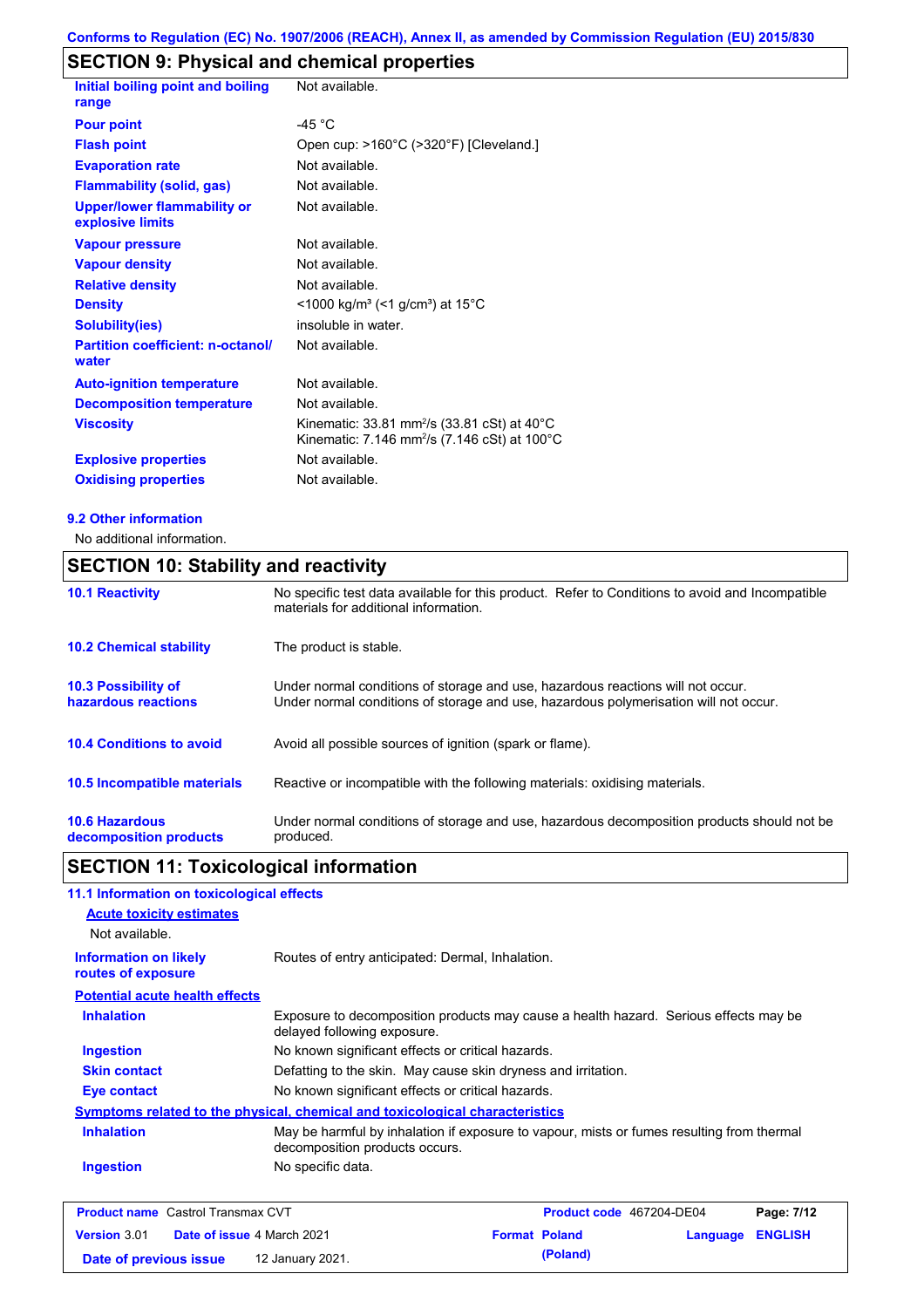### **SECTION 11: Toxicological information**

| <b>Skin contact</b>                     | Adverse symptoms may include the following:<br>irritation<br>dryness<br>cracking                                  |  |  |  |
|-----------------------------------------|-------------------------------------------------------------------------------------------------------------------|--|--|--|
| Eye contact                             | No specific data.                                                                                                 |  |  |  |
|                                         | Delayed and immediate effects as well as chronic effects from short and long-term exposure                        |  |  |  |
| <b>Inhalation</b>                       | Overexposure to the inhalation of airborne droplets or aerosols may cause irritation of the<br>respiratory tract. |  |  |  |
| <b>Ingestion</b>                        | Ingestion of large quantities may cause nausea and diarrhoea.                                                     |  |  |  |
| <b>Skin contact</b>                     | Prolonged or repeated contact can defat the skin and lead to irritation and/or dermatitis.                        |  |  |  |
| Eye contact                             | Potential risk of transient stinging or redness if accidental eye contact occurs.                                 |  |  |  |
| <b>Potential chronic health effects</b> |                                                                                                                   |  |  |  |
| <b>General</b>                          | No known significant effects or critical hazards.                                                                 |  |  |  |
| <b>Carcinogenicity</b>                  | No known significant effects or critical hazards.                                                                 |  |  |  |
| <b>Mutagenicity</b>                     | No known significant effects or critical hazards.                                                                 |  |  |  |
| <b>Developmental effects</b>            | No known significant effects or critical hazards.                                                                 |  |  |  |
| <b>Fertility effects</b>                | No known significant effects or critical hazards.                                                                 |  |  |  |
|                                         |                                                                                                                   |  |  |  |

### **SECTION 12: Ecological information**

**12.1 Toxicity**

**Environmental hazards** Not classified as dangerous

#### **12.2 Persistence and degradability**

Not expected to be rapidly degradable.

#### **12.3 Bioaccumulative potential**

This product is not expected to bioaccumulate through food chains in the environment.

| <b>12.4 Mobility in soil</b>                            |                                                                      |
|---------------------------------------------------------|----------------------------------------------------------------------|
| <b>Soil/water partition</b><br><b>coefficient (Koc)</b> | Not available.                                                       |
| <b>Mobility</b>                                         | Spillages may penetrate the soil causing ground water contamination. |

#### **12.5 Results of PBT and vPvB assessment**

Product does not meet the criteria for PBT or vPvB according to Regulation (EC) No. 1907/2006, Annex XIII.

#### **12.6 Other adverse effects**

**Other ecological information**

Spills may form a film on water surfaces causing physical damage to organisms. Oxygen transfer could also be impaired.

#### **SECTION 13: Disposal considerations**

#### **13.1 Waste treatment methods**

**Methods of disposal Product**

Where possible, arrange for product to be recycled. Dispose of via an authorised person/ licensed waste disposal contractor in accordance with local regulations.

#### **European waste catalogue (EWC) Hazardous waste** Yes.

| Waste code | <b>Waste designation</b>                                        |
|------------|-----------------------------------------------------------------|
| 13 02 05*  | mineral-based non-chlorinated engine, gear and lubricating oils |

However, deviation from the intended use and/or the presence of any potential contaminants may require an alternative waste disposal code to be assigned by the end user.

#### **Packaging**

#### **Methods of disposal**

Where possible, arrange for product to be recycled. Dispose of via an authorised person/ licensed waste disposal contractor in accordance with local regulations.

| <b>Product name</b> Castrol Transmax CVT |  |                                   | Product code 467204-DE04 |                      | Page: 8/12              |  |
|------------------------------------------|--|-----------------------------------|--------------------------|----------------------|-------------------------|--|
| <b>Version 3.01</b>                      |  | <b>Date of issue 4 March 2021</b> |                          | <b>Format Poland</b> | <b>Language ENGLISH</b> |  |
| Date of previous issue                   |  | 12 January 2021.                  |                          | (Poland)             |                         |  |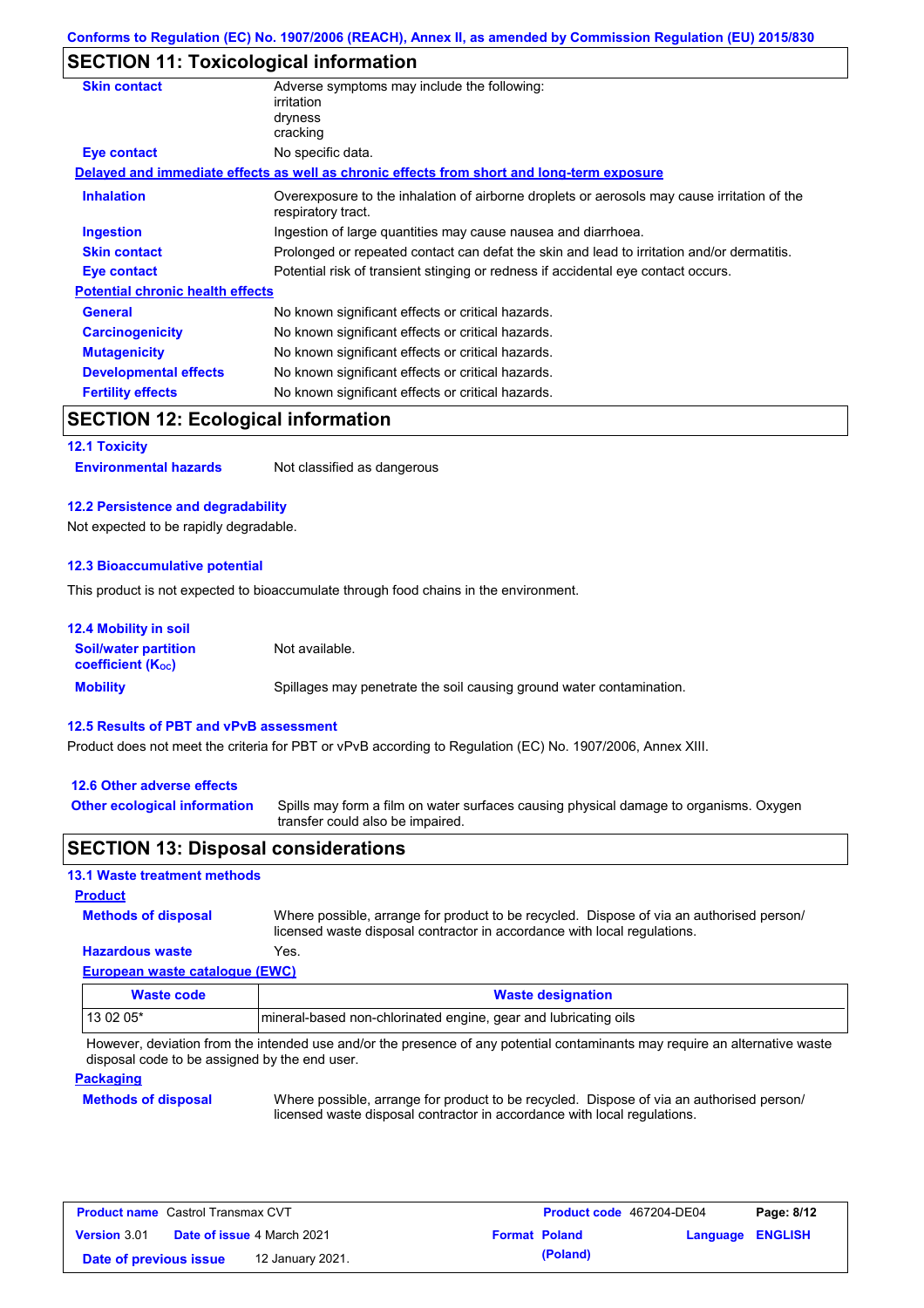### **SECTION 13: Disposal considerations**

**Special precautions** This material and its container must be disposed of in a safe way. Care should be taken when handling emptied containers that have not been cleaned or rinsed out. Empty containers or liners may retain some product residues. Empty containers represent a fire hazard as they may contain flammable product residues and vapour. Never weld, solder or braze empty containers. Avoid dispersal of spilt material and runoff and contact with soil, waterways, drains and sewers. **References** Commission 2014/955/EU Directive 2008/98/EC

### **SECTION 14: Transport information**

|                                           | <b>ADR/RID</b> | <b>ADN</b>     | <b>IMDG</b>    | <b>IATA</b>    |
|-------------------------------------------|----------------|----------------|----------------|----------------|
| 14.1 UN number                            | Not regulated. | Not regulated. | Not regulated. | Not regulated. |
| 14.2 UN proper<br>shipping name           |                |                |                |                |
| <b>14.3 Transport</b><br>hazard class(es) |                |                |                |                |
| <b>14.4 Packing</b><br>group              |                |                |                |                |
| 14.5<br><b>Environmental</b><br>hazards   | No.            | No.            | No.            | No.            |
| <b>Additional</b><br>information          |                |                |                |                |

**14.6 Special precautions for user** Not available.

**14.7 Transport in bulk according to IMO instruments** Not available.

### **SECTION 15: Regulatory information**

|                                                                                                                                                          | 15.1 Safety, health and environmental regulations/legislation specific for the substance or mixture                            |                                 |            |
|----------------------------------------------------------------------------------------------------------------------------------------------------------|--------------------------------------------------------------------------------------------------------------------------------|---------------------------------|------------|
| EU Regulation (EC) No. 1907/2006 (REACH)                                                                                                                 |                                                                                                                                |                                 |            |
| Annex XIV - List of substances subject to authorisation                                                                                                  |                                                                                                                                |                                 |            |
| <b>Annex XIV</b>                                                                                                                                         |                                                                                                                                |                                 |            |
| None of the components are listed.                                                                                                                       |                                                                                                                                |                                 |            |
| <b>Substances of very high concern</b>                                                                                                                   |                                                                                                                                |                                 |            |
| None of the components are listed.                                                                                                                       |                                                                                                                                |                                 |            |
| EU Regulation (EC) No. 1907/2006 (REACH)                                                                                                                 |                                                                                                                                |                                 |            |
| <b>Annex XVII - Restrictions</b><br>on the manufacture.<br>placing on the market<br>and use of certain<br>dangerous substances,<br>mixtures and articles | Not applicable.                                                                                                                |                                 |            |
| <b>Other regulations</b>                                                                                                                                 |                                                                                                                                |                                 |            |
| <b>REACH Status</b>                                                                                                                                      | The company, as identified in Section 1, sells this product in the EU in compliance with the<br>current requirements of REACH. |                                 |            |
| <b>United States inventory</b><br>(TSCA 8b)                                                                                                              | All components are active or exempted.                                                                                         |                                 |            |
| <b>Australia inventory (AICS)</b>                                                                                                                        | At least one component is not listed.                                                                                          |                                 |            |
| <b>Canada inventory</b>                                                                                                                                  | At least one component is not listed in DSL but all such components are listed in NDSL.                                        |                                 |            |
| <b>China inventory (IECSC)</b>                                                                                                                           | All components are listed or exempted.                                                                                         |                                 |            |
| <b>Japan inventory (ENCS)</b>                                                                                                                            | At least one component is not listed.                                                                                          |                                 |            |
| <b>Korea inventory (KECI)</b>                                                                                                                            | At least one component is not listed.                                                                                          |                                 |            |
| <b>Broduct name</b> Castrol Transmay CVT                                                                                                                 |                                                                                                                                | <b>Droduct code</b> 467204 DE04 | $D2010112$ |

| <b>Product name</b> Castrol Transmax CVT |  |                                   | Product code 467204-DE04 |                      | Page: 9/12              |  |
|------------------------------------------|--|-----------------------------------|--------------------------|----------------------|-------------------------|--|
| <b>Version 3.01</b>                      |  | <b>Date of issue 4 March 2021</b> |                          | <b>Format Poland</b> | <b>Language ENGLISH</b> |  |
| Date of previous issue                   |  | 12 January 2021.                  |                          | (Poland)             |                         |  |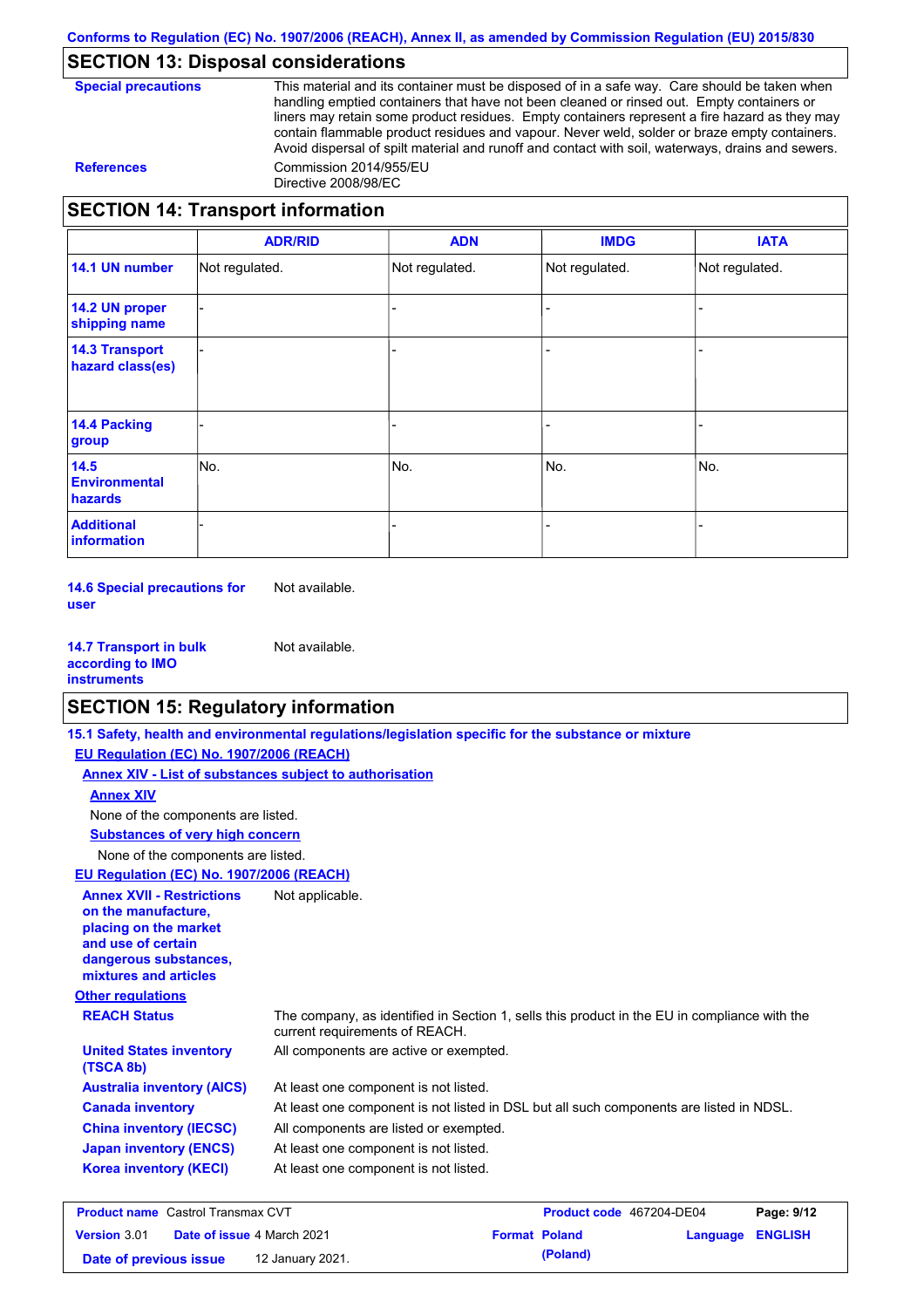#### **SECTION 15: Regulatory information**

| <b>Philippines inventory</b><br>(PICCS)                         | All components are listed or exempted.                                                                                                                                                                                                                                                                                                                        |  |  |  |  |  |
|-----------------------------------------------------------------|---------------------------------------------------------------------------------------------------------------------------------------------------------------------------------------------------------------------------------------------------------------------------------------------------------------------------------------------------------------|--|--|--|--|--|
| <b>Taiwan Chemical</b><br><b>Substances Inventory</b><br>(TCSI) | All components are listed or exempted.                                                                                                                                                                                                                                                                                                                        |  |  |  |  |  |
| Ozone depleting substances (1005/2009/EU)                       |                                                                                                                                                                                                                                                                                                                                                               |  |  |  |  |  |
| Not listed.                                                     |                                                                                                                                                                                                                                                                                                                                                               |  |  |  |  |  |
| <b>Prior Informed Consent (PIC) (649/2012/EU)</b>               |                                                                                                                                                                                                                                                                                                                                                               |  |  |  |  |  |
| Not listed.                                                     |                                                                                                                                                                                                                                                                                                                                                               |  |  |  |  |  |
|                                                                 | <b>EU - Water framework directive - Priority substances</b>                                                                                                                                                                                                                                                                                                   |  |  |  |  |  |
| None of the components are listed.                              |                                                                                                                                                                                                                                                                                                                                                               |  |  |  |  |  |
| <b>Seveso Directive</b>                                         |                                                                                                                                                                                                                                                                                                                                                               |  |  |  |  |  |
|                                                                 | This product is not controlled under the Seveso Directive.                                                                                                                                                                                                                                                                                                    |  |  |  |  |  |
| <b>References</b>                                               | Regulation (EC) No 1907/2006 of the European Parliament and of the Council of 18 December<br>2006. concerning the Registration, Evaluation, Authorisation and Restriction of Chemicals<br>(REACH), establishing a European Chemicals Agency (OJ. EU L 396 of 30 December 2006.<br>and correcting Acts. Office. EU L 136 of 29 May 2007. with later. amended). |  |  |  |  |  |
|                                                                 | Commission Regulation (EU) No 453/2010 of 20 May 2010, amending Regulation (EC) No<br>1907/2006 of the Parliament and of the Council concerning the Registration, Evaluation,<br>Authorisation and Restriction of Chemicals (REACH)                                                                                                                           |  |  |  |  |  |
|                                                                 | Act of 25 February 2011. chemical substances and mixtures (OJ U.11.63.322)                                                                                                                                                                                                                                                                                    |  |  |  |  |  |
|                                                                 | Regulation of the Minister of Health of 10 August 2012 on the criteria and classification of<br>chemical substances and their mixtures (Journal of Laws 2012, item 1018)                                                                                                                                                                                      |  |  |  |  |  |
|                                                                 | A Chemical Safety Assessment has been carried out for one or more of the substances within                                                                                                                                                                                                                                                                    |  |  |  |  |  |

# **SECTION 16: Other information**

| <b>Abbreviations and acronyms</b>        | ADN = European Provisions concerning the International Carriage of Dangerous Goods by                                                                                                                                                                                    |                          |             |  |  |  |
|------------------------------------------|--------------------------------------------------------------------------------------------------------------------------------------------------------------------------------------------------------------------------------------------------------------------------|--------------------------|-------------|--|--|--|
|                                          | Inland Waterway<br>ADR = The European Agreement concerning the International Carriage of Dangerous Goods by<br>Road                                                                                                                                                      |                          |             |  |  |  |
|                                          | ATE = Acute Toxicity Estimate<br><b>BCF</b> = Bioconcentration Factor<br>CAS = Chemical Abstracts Service                                                                                                                                                                |                          |             |  |  |  |
|                                          | CLP = Classification, Labelling and Packaging Regulation [Regulation (EC) No. 1272/2008]<br>CSA = Chemical Safety Assessment<br>CSR = Chemical Safety Report                                                                                                             |                          |             |  |  |  |
|                                          | DMEL = Derived Minimal Effect Level<br>DNEL = Derived No Effect Level                                                                                                                                                                                                    |                          |             |  |  |  |
|                                          | EINECS = European Inventory of Existing Commercial chemical Substances<br>ES = Exposure Scenario                                                                                                                                                                         |                          |             |  |  |  |
|                                          | EUH statement = CLP-specific Hazard statement<br>EWC = European Waste Catalogue                                                                                                                                                                                          |                          |             |  |  |  |
|                                          | GHS = Globally Harmonized System of Classification and Labelling of Chemicals<br>IATA = International Air Transport Association                                                                                                                                          |                          |             |  |  |  |
|                                          | IBC = Intermediate Bulk Container<br>IMDG = International Maritime Dangerous Goods                                                                                                                                                                                       |                          |             |  |  |  |
|                                          | LogPow = logarithm of the octanol/water partition coefficient                                                                                                                                                                                                            |                          |             |  |  |  |
|                                          | MARPOL = International Convention for the Prevention of Pollution From Ships, 1973 as<br>modified by the Protocol of 1978. ("Marpol" = marine pollution)<br>OECD = Organisation for Economic Co-operation and Development<br>PBT = Persistent, Bioaccumulative and Toxic |                          |             |  |  |  |
|                                          |                                                                                                                                                                                                                                                                          |                          |             |  |  |  |
|                                          | <b>PNEC = Predicted No Effect Concentration</b>                                                                                                                                                                                                                          |                          |             |  |  |  |
|                                          | REACH = Registration, Evaluation, Authorisation and Restriction of Chemicals Regulation<br>[Regulation (EC) No. 1907/2006]                                                                                                                                               |                          |             |  |  |  |
|                                          | RID = The Regulations concerning the International Carriage of Dangerous Goods by Rail<br><b>RRN = REACH Registration Number</b>                                                                                                                                         |                          |             |  |  |  |
|                                          | SADT = Self-Accelerating Decomposition Temperature<br>SVHC = Substances of Very High Concern                                                                                                                                                                             |                          |             |  |  |  |
|                                          | STOT-RE = Specific Target Organ Toxicity - Repeated Exposure<br>STOT-SE = Specific Target Organ Toxicity - Single Exposure<br>TWA = Time weighted average                                                                                                                |                          |             |  |  |  |
| <b>Product name</b> Castrol Transmax CVT |                                                                                                                                                                                                                                                                          | Product code 467204-DE04 | Page: 10/12 |  |  |  |

| <b>FIGURE INCORDED LOCATED LIGHTSHICA CV L</b> |                                   |                      |          | <b>FIGURE COUP 407 ZU4-DEU4</b> | Faye. IVIIZ |
|------------------------------------------------|-----------------------------------|----------------------|----------|---------------------------------|-------------|
| <b>Version 3.01</b>                            | <b>Date of issue 4 March 2021</b> | <b>Format Poland</b> |          | Language ENGLISH                |             |
| Date of previous issue                         | 12 January 2021.                  |                      | (Poland) |                                 |             |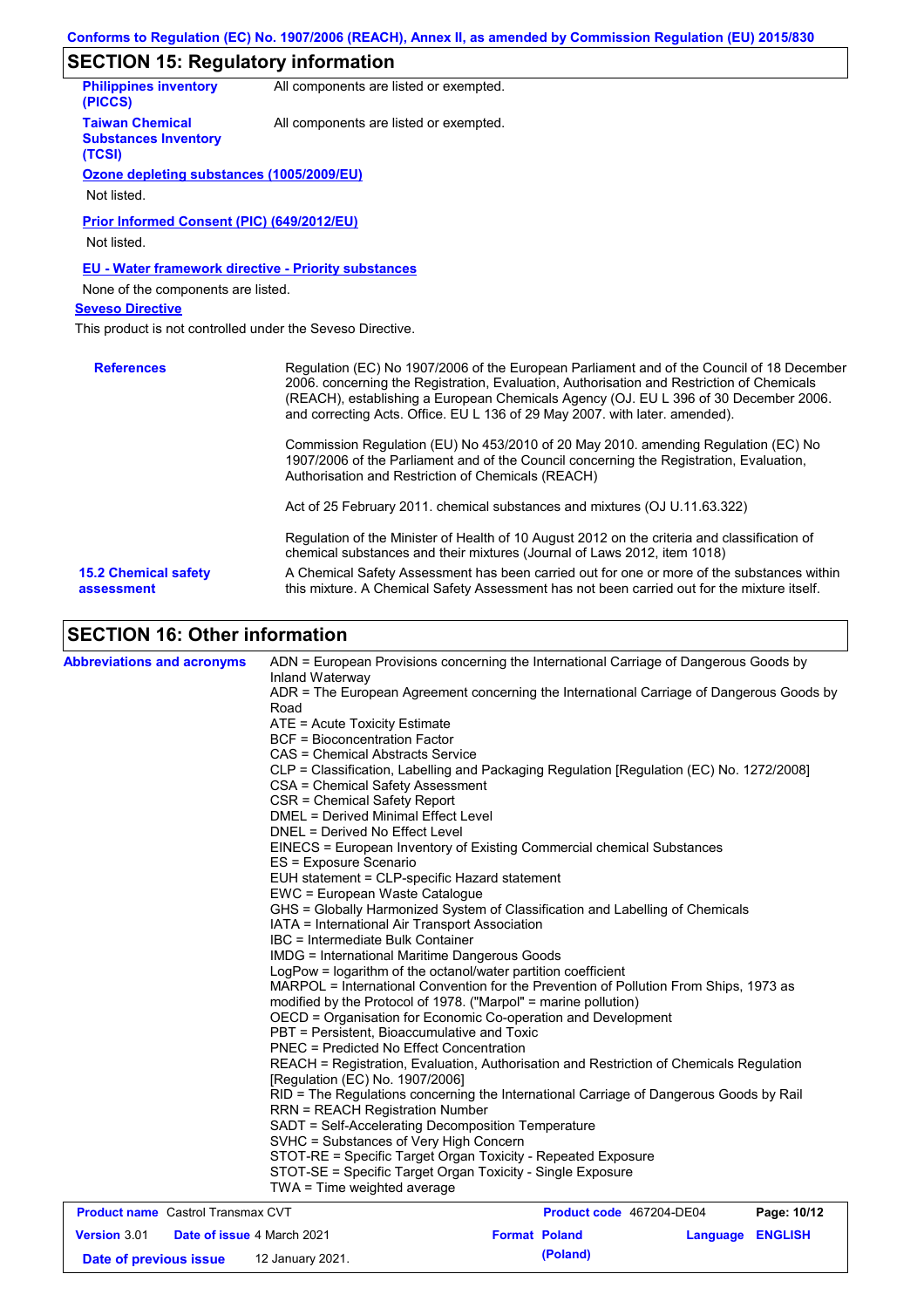### **SECTION 16: Other information**

UN = United Nations UVCB = Complex hydrocarbon substance VOC = Volatile Organic Compound vPvB = Very Persistent and Very Bioaccumulative Varies = may contain one or more of the following 64741-88-4 / RRN 01-2119488706-23, 64741-89-5 / RRN 01-2119487067-30, 64741-95-3 / RRN 01-2119487081-40, 64741-96-4/ RRN 01-2119483621-38, 64742-01-4 / RRN 01-2119488707-21, 64742-44-5 / RRN 01-2119985177-24, 64742-45-6, 64742-52-5 / RRN 01-2119467170-45, 64742-53-6 / RRN 01-2119480375-34, 64742-54-7 / RRN 01-2119484627-25, 64742-55-8 / RRN 01-2119487077-29, 64742-56-9 / RRN 01-2119480132-48, 64742-57-0 / RRN 01-2119489287-22, 64742-58-1, 64742-62-7 / RRN 01-2119480472-38, 64742-63-8, 64742-65-0 / RRN 01-2119471299-27, 64742-70-7 / RRN 01-2119487080-42, 72623-85-9 / RRN 01-2119555262-43, 72623-86-0 / RRN 01-2119474878-16, 72623-87-1 / RRN 01-2119474889-13

**Procedure used to derive the classification according to Regulation (EC) No. 1272/2008 [CLP/GHS]**

| <b>Classification</b>                                                           |                             | <b>Justification</b>                                                                    |  |  |
|---------------------------------------------------------------------------------|-----------------------------|-----------------------------------------------------------------------------------------|--|--|
| Not classified.                                                                 |                             |                                                                                         |  |  |
| <b>Full text of abbreviated H</b><br>H304<br>H319<br><b>statements</b>          |                             | May be fatal if swallowed and enters airways.<br>Causes serious eye irritation.         |  |  |
| <b>Full text of classifications</b><br><b>[CLP/GHS]</b>                         | Asp. Tox. 1<br>Eye Irrit. 2 | <b>ASPIRATION HAZARD - Category 1</b><br>SERIOUS EYE DAMAGE/EYE IRRITATION - Category 2 |  |  |
| <b>History</b>                                                                  |                             |                                                                                         |  |  |
| Date of issue/Date of<br><b>revision</b>                                        | 04/03/2021.                 |                                                                                         |  |  |
| Date of previous issue                                                          | 12/01/2021.                 |                                                                                         |  |  |
| <b>Prepared by</b><br><b>Product Stewardship</b>                                |                             |                                                                                         |  |  |
| $\nabla$ Indicates information that has changed from previously issued version. |                             |                                                                                         |  |  |

#### **Notice to reader**

All reasonably practicable steps have been taken to ensure this data sheet and the health, safety and environmental information contained in it is accurate as of the date specified below. No warranty or representation, express or implied is made as to the accuracy or completeness of the data and information in this data sheet.

The data and advice given apply when the product is sold for the stated application or applications. You should not use the product other than for the stated application or applications without seeking advice from BP Group.

It is the user's obligation to evaluate and use this product safely and to comply with all applicable laws and regulations. The BP Group shall not be responsible for any damage or injury resulting from use, other than the stated product use of the material, from any failure to adhere to recommendations, or from any hazards inherent in the nature of the material. Purchasers of the product for supply to a third party for use at work, have a duty to take all necessary steps to ensure that any person handling or using the product is provided with the information in this sheet. Employers have a duty to tell employees and others who may be affected of any hazards described in this sheet and of any precautions that should be taken. You can contact the BP Group to ensure that this document is the most current available. Alteration of this document is strictly prohibited.

| <b>Product name</b> Castrol Transmax CVT |  |                                   |  | <b>Product code</b> 467204-DE04 | Page: 11/12             |  |
|------------------------------------------|--|-----------------------------------|--|---------------------------------|-------------------------|--|
| <b>Version 3.01</b>                      |  | <b>Date of issue 4 March 2021</b> |  | <b>Format Poland</b>            | <b>Language ENGLISH</b> |  |
| Date of previous issue                   |  | 12 January 2021.                  |  | (Poland)                        |                         |  |